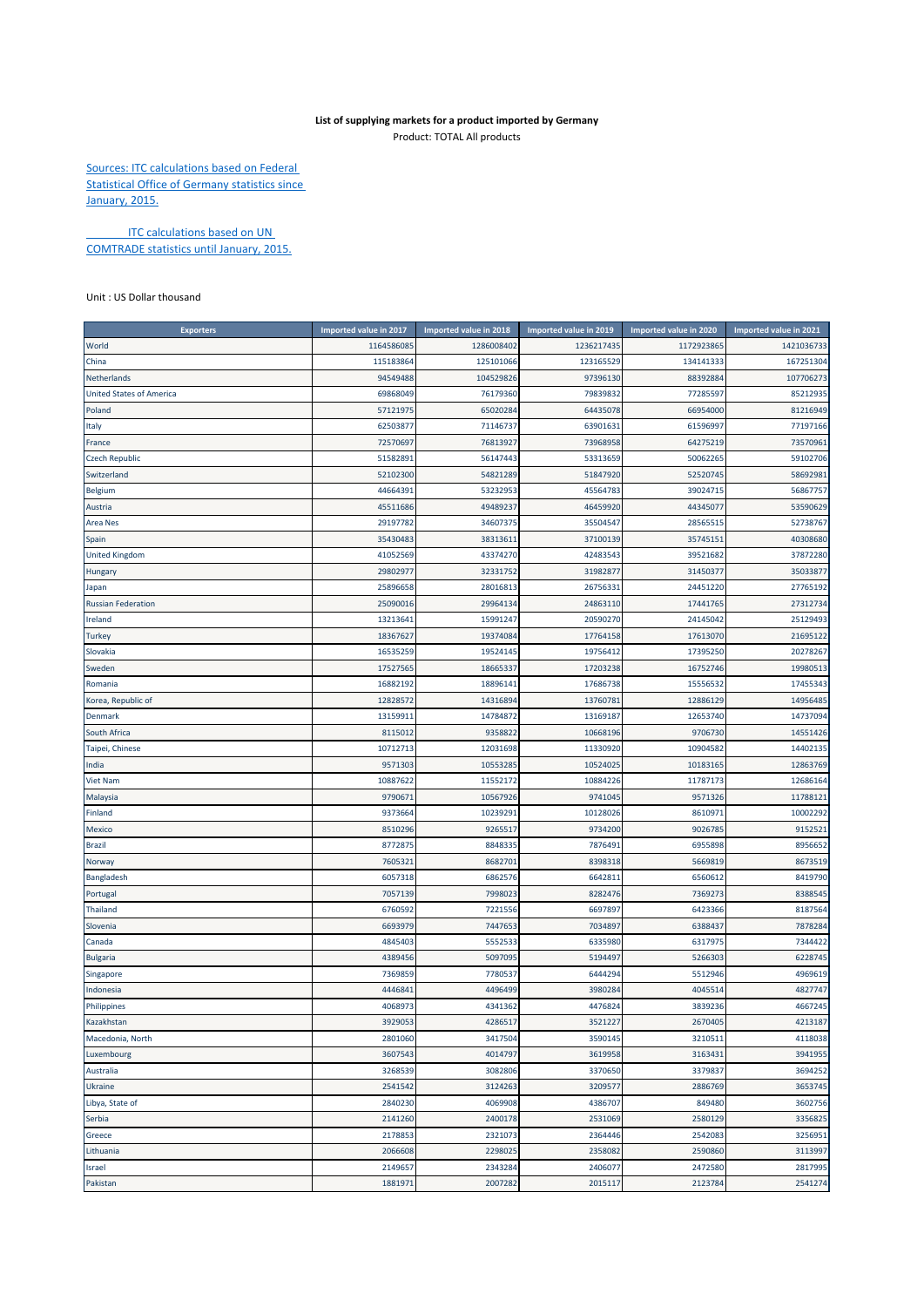| Tunisia                           | 1996963 | 2104626 | 2117553 | 1969597          | 2361270          |
|-----------------------------------|---------|---------|---------|------------------|------------------|
| Croatia                           | 1842457 | 2084222 | 2015442 | 1876915          | 2305781          |
| Cambodia                          | 1750045 | 1985929 | 1910359 | 1773425          | 1844925          |
| Morocco                           | 1169811 | 139119: | 1515492 | 1502369          | 1754273          |
| Hong Kong, China                  | 1468677 | 1727074 | 1490081 | 1813783          | 1653329          |
| Peru                              | 1370911 | 1493561 | 1425332 | 1432337          | 1601757          |
| Chile                             | 1782280 | 1667899 | 1250154 | 1382274          | 1318990          |
| Saudi Arabia                      | 915845  | 1386573 | 1308560 | 1052471          | 1295329          |
| Latvia                            | 973754  | 1082015 | 975717  | 1066931          | 1277220          |
| Colombia                          | 1377404 | 1102930 | 780686  | 832475           | 1268271          |
| Nigeria                           | 1809568 | 2803696 | 2513524 | 1809828          | 1232591          |
| Argentina                         | 1439369 | 1544689 | 1210717 | 1075348          | 1172347          |
| Egypt                             | 1498766 | 1497746 | 1609382 | 1167776          | 1151079          |
| <b>Bosnia and Herzegovina</b>     | 818311  | 955287  | 879655  | 883960           | 1126570          |
| Myanmar                           | 629884  | 1012138 | 1168406 | 1272841          | 1114589          |
| Iraq                              | 1095011 | 1261060 | 738927  | 468152           | 1099886          |
| Chad                              | 3048    | 1492    | 67392   | 278314           | 1064250          |
| Sri Lanka                         | 743255  | 855848  | 846766  | 829284           | 1012957          |
| <b>United Arab Emirates</b>       | 1180903 | 1433001 | 1175246 | 749361           | 1004158          |
| Estonia                           | 787903  | 974165  | 912360  | 918752           | 974800           |
| <b>Belarus</b>                    | 573976  | 703588  | 621811  | 605377           | 934676           |
| Algeria                           | 1304549 | 760756  | 741554  | 714013           | 911037           |
| Côte d'Ivoire                     | 910463  | 1158900 | 940995  | 759280           | 859695           |
| Azerbaijan                        | 1124667 | 1699428 | 1514434 | 833582           | 823200           |
| Costa Rica                        | 592482  | 658240  | 675928  | 695673           | 801858           |
| New Zealand                       | 796803  | 880159  | 758077  | 815215           | 758303           |
| Iceland                           | 495261  | 571619  | 591960  | 481614           | 712096           |
| Ecuador                           | 579357  | 596878  | 501157  | 496428           | 582566           |
| Malta                             | 402564  | 450575  | 445899  | 421856           | 540588           |
| Qatar                             | 390540  | 372316  | 325572  | 1192082          | 477297           |
| Honduras                          | 502591  | 408273  | 346164  | 394714           | 442383           |
| Iran, Islamic Republic of         | 467787  | 520650  | 232283  | 314415           | 370417           |
|                                   | 245231  | 462957  | 327925  | 341880           | 336820           |
| Ghana<br>Moldova, Republic of     | 235119  | 287728  | 291221  | 310815           | 312729           |
| Namibia                           | 163957  | 169532  | 145594  | 194460           | 304722           |
| Dominican Republic                | 197503  | 209714  | 254676  | 271904           | 296223           |
|                                   | 49362   | 41070   | 120908  |                  |                  |
| Panama                            | 315729  | 348027  | 346305  | 124622<br>231463 | 287572<br>250507 |
| Uruguay                           |         |         |         |                  | 247195           |
| Papua New Guinea                  | 222958  | 246292  | 183345  | 167436           |                  |
| Ethiopia                          | 195404  | 180871  | 163775  | 177132           | 236355           |
| Madagascar                        | 261670  | 341662  | 213141  | 217940           | 222186           |
| Guatemala                         | 151604  | 13300   | 144463  | 154125           | 216581           |
| Cyprus                            | 133714  | 127858  | 136407  | 132833           | 207404           |
| Bolivia, Plurinational State of   | 179916  | 183949  | 188839  | 177099           | 202167           |
| Kenya                             | 177456  | 158488  | 155291  | 177498           | 197881           |
| Mozambique                        | 274334  | 280944  | 298323  | 152379           | 189833           |
| Oman                              | 43743   | 54320   | 43388   | 40065            | 175623           |
| Albania                           | 113141  | 144982  | 162876  | 166886           | 174934           |
| Liberia                           | 488071  | 148519  | 76532   | 103057           | 161816           |
| <b>Bahrain</b>                    | 46366   | 80005   | 108754  | 143750           | 161646           |
| Lao People's Democratic Republic  | 89782   | 109329  | 120545  | 119854           | 154490           |
| Congo, Democratic Republic of the | 127145  | 212506  | 77758   | 52471            | 141961           |
| Uganda                            | 118902  | 118816  | 95186   | 103596           | 137411           |
| Mauritania                        | 112628  | 111006  | 97475   | 134807           | 129717           |
| Armenia                           | 127506  | 170512  | 128555  | 77814            | 128642           |
| Tanzania, United Republic of      | 132350  | 82323   | 91430   | 80295            | 112710           |
| Nicaragua                         | 74158   | 94828   | 83130   | 88473            | 112637           |
| Guinea                            | 95911   | 115304  | 128238  | 149036           | 111931           |
| Georgia                           | 84393   | 86063   | 66760   | 84926            | 109099           |
| Malawi                            | 142759  | 135101  | 97176   | 88474            | 102551           |
| Yemen                             | 3856    | 2633    | 33845   | 14481            | 102223           |
| Cameroon                          | 84292   | 106309  | 105197  | 129675           | 97419            |
| <b>Marshall Islands</b>           | 17137   | 53596   | 14076   | 8602             | 84217            |
| Zambia                            | 61274   | 72418   | 87376   | 83412            | 78028            |
| Sierra Leone                      | 23311   | 32374   | 41556   | 26448            | 77739            |
| <b>Trinidad and Tobago</b>        | 122944  | 91777   | 93145   | 43466            | 77333            |
| Gabon                             | 19692   | 39149   | 29232   | 47594            | 73397            |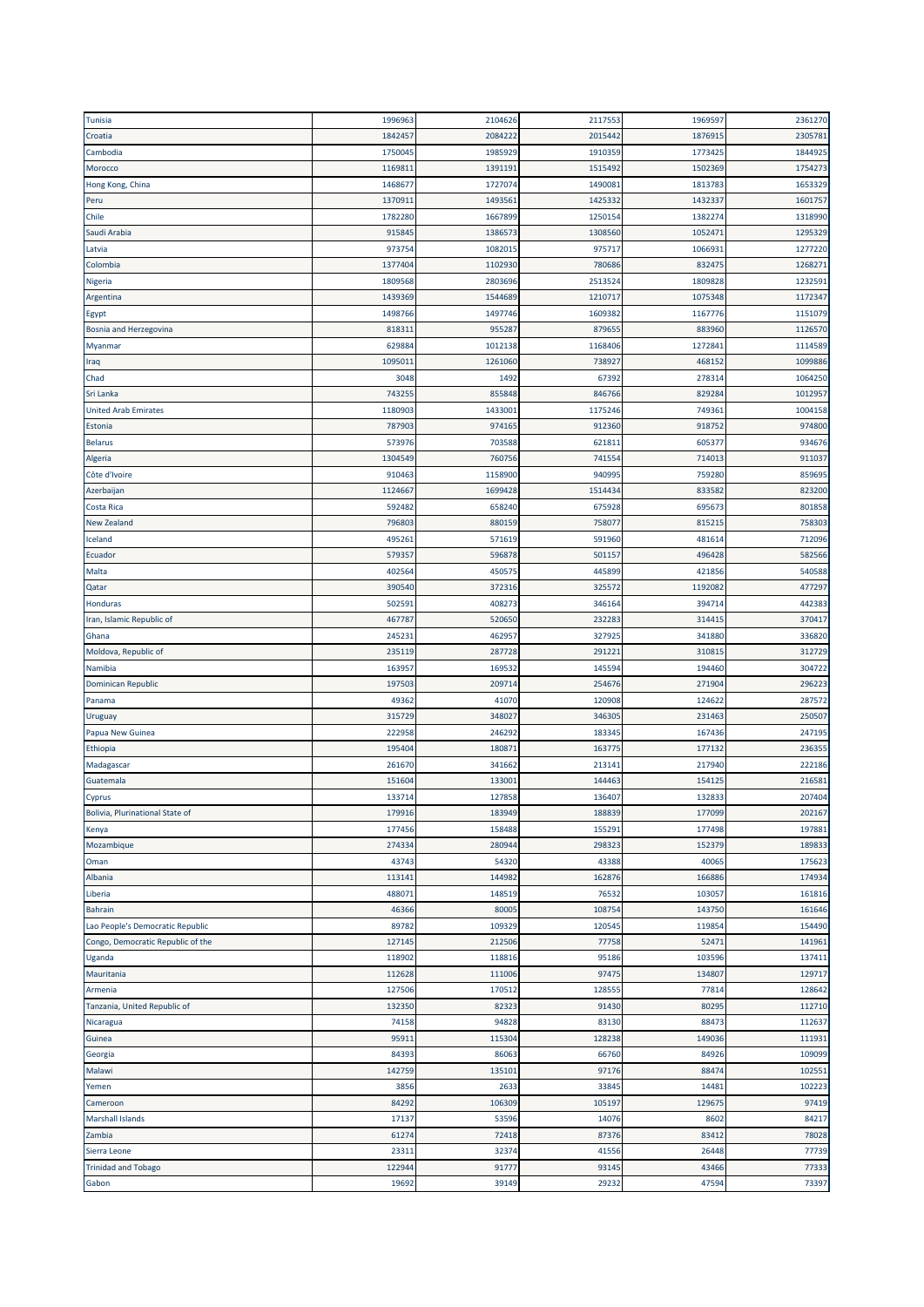| Jordan                             | 30888        | 32923        | 37521         | 41801        | 71404        |
|------------------------------------|--------------|--------------|---------------|--------------|--------------|
| <b>El Salvador</b>                 | 64622        | 70431        | 44900         | 42190        | 66437        |
| Uzbekistan                         | 27036        | 32095        | 35447         | 36174        | 64654        |
| Paraguay                           | 112139       | 66405        | 53048         | 45447        | 64651        |
| <b>Burkina Faso</b>                | 60942        | 67166        | 67683         | 27057        | 62704        |
| Cuba                               | 84079        | 66539        | 57809         | 48622        | 56808        |
| <b>Mauritius</b>                   | 72754        | 65177        | 62751         | 48719        | 52121        |
| Venezuela, Bolivarian Republic of  | 291505       | 369759       | 295355        | 34290        | 50434        |
| Lebanon                            | 51842        | 50712        | 44838         | 59156        | 48447        |
| Greenland                          | 16634        | 12395        | 11396         | 52523        | 40185        |
| Zimbabwe                           | 67228        | 50318        | 47605         | 32404        | 39724        |
| Congo                              | 46414        | 22702        | 16003         | 31777        | 38238        |
| Jamaica                            | 151862       | 136472       | 191387        | 44733        | 33617        |
| <b>Equatorial Guinea</b>           | 108663       | 87927        | 91783         | 17067        | 33427        |
| <b>Nepal</b>                       | 32848        | 32842        | 33018         | 26542        | 33072        |
| Montenegro                         | 15251        | 21619        | 21942         | 30908        | 29852        |
| Kuwait                             | 55251        | 47592        | 86600         | 32751        | 28877        |
| Senegal                            | 19441        | 26865        | 24962         | 22003        | 28811        |
| <b>Maldives</b>                    | 21284        | 22938        | 28256         | 26487        | 25586        |
| Rwanda                             | 16314        | 27336        | 14133         | 18078        | 21325        |
| Sudan                              | 22948        | 17186        | 13923         | 18371        | 20758        |
| Kyrgyzstan                         | 15716        | 16134        | 19726         | 21509        | 20630        |
| Burundi                            | 7894         | 11332        | 15710         | 7466         | 20371        |
| Syrian Arab Republic               | 18618        | 17990        | 16862         | 18183        | 20362        |
| Faroe Islands                      | 20476        | 26671        | 23419         | 20372        | 19864        |
| Guyana                             | 11792        | 15626        | 11474         | 52003        | 19575        |
| <b>British Virgin Islands</b>      | 1530         | 2520         | 2536          | 42           | 15430        |
| Macao, China                       | 71448        | 67654        | 38885         | 15820        | 13799        |
| Mongolia                           | 9347         | 12460        | 19738         | 15884        | 13021        |
| Afghanistan                        | 10564        | 13578        | 21281         | 16973        | 13019        |
| Fiji                               | 2356         | 1463         | 1960          | 19867        | 10794        |
| Gibraltar                          | 73117        | 2607         | 11946         | 12358        | 8785         |
|                                    | 3999         | 4307         |               |              | 8555         |
| Seychelles                         | 3393         | 7200         | 2346<br>4966  | 5347<br>5185 | 8188         |
| Togo<br>Palestine, State of        | 1091         | 1502         | 2808          | 4800         | 7252         |
| Somalia                            | 1305         | 1082         | 3102          | 2669         | 7069         |
|                                    |              |              |               |              |              |
| Mali<br>Eswatini                   | 5447<br>4766 | 9108<br>5476 | 7242<br>6218  | 3672<br>6246 | 6849<br>5277 |
|                                    | 2667         |              | 5766          | 3921         | 5244         |
| <b>Falkland Islands (Malvinas)</b> |              | 4268         |               |              |              |
| Lesotho                            | 2447<br>7037 | 2494         | 15104<br>8192 | 3396<br>5736 | 4423<br>3419 |
| Comoros                            |              | 4902         |               |              | 3411         |
| <b>Bahamas</b>                     | 443          | 1598         | 3254          | 2436         |              |
| Tajikistan                         | 1952         | 1845         | 2341          | 4215         | 3409         |
| Angola                             | 50316        | 53639        | 2084          | 1750         | 3376         |
| Haiti                              | 3581         | 3673         | 3986          | 2998         | 3164         |
| French Polynesia                   | 3209         | 3330         | 2695          | 1909         | 2841         |
| Botswana                           | 6060         | 3564         | 3349          | 1634         | 2814         |
| Suriname                           | 1681         | 992          | 1736          | 1654         | 2771         |
| Andorra                            | 2912         | 14197        | 2134          | 5943         | 2675         |
| Antigua and Barbuda                | 1348         | 12570        | 8884          | 498          | 2457         |
| <b>Barbados</b>                    | 1907         | 3492         | 7725          | 7412         | 2393         |
| Grenada                            | 3573         | 3406         | 1831          | 1193         | 2255         |
| <b>Belize</b>                      | 4833         | 3050         | 5597          | 1791         | 2071         |
| Djibouti                           | 366          | 359          | 427           | 1868         | 1954         |
| Central African Republic           | 1406         | 1810         | 1349          | 1467         | 1836         |
| Saint Kitts and Nevis              | 5613         | 6667         | 4677          | 3944         | 1834         |
| Solomon Islands                    | 7036         | 85           | 48            | 78           | 1601         |
| Turkmenistan                       | 6562         | 2915         | 1027          | 1139         | 1456         |
| Bhutan                             | 5094         | 8656         | 1363          | 252          | 1420         |
| <b>Brunei Darussalam</b>           | 798          | 1547         | 1079          | 1975         | 1336         |
| Niger                              | 197          | 251          | 1030          | 684          | 1199         |
| Benin                              | 979          | 930          | 3130          | 900          | 1169         |
| New Caledonia                      | 1267         | 1078         | 608           | 710          | 1167         |
| Saint Helena                       | 47           | 60           | 58            | 1649         | 1056         |
| Ship stores and bunkers            | 1179         | 720          | 366           | 1468         | 1023         |
| Niue                               | 588          | 783          | 264           | 1008         | 987          |
| Gambia                             | 337          | 548          | 758           | 370          | 725          |